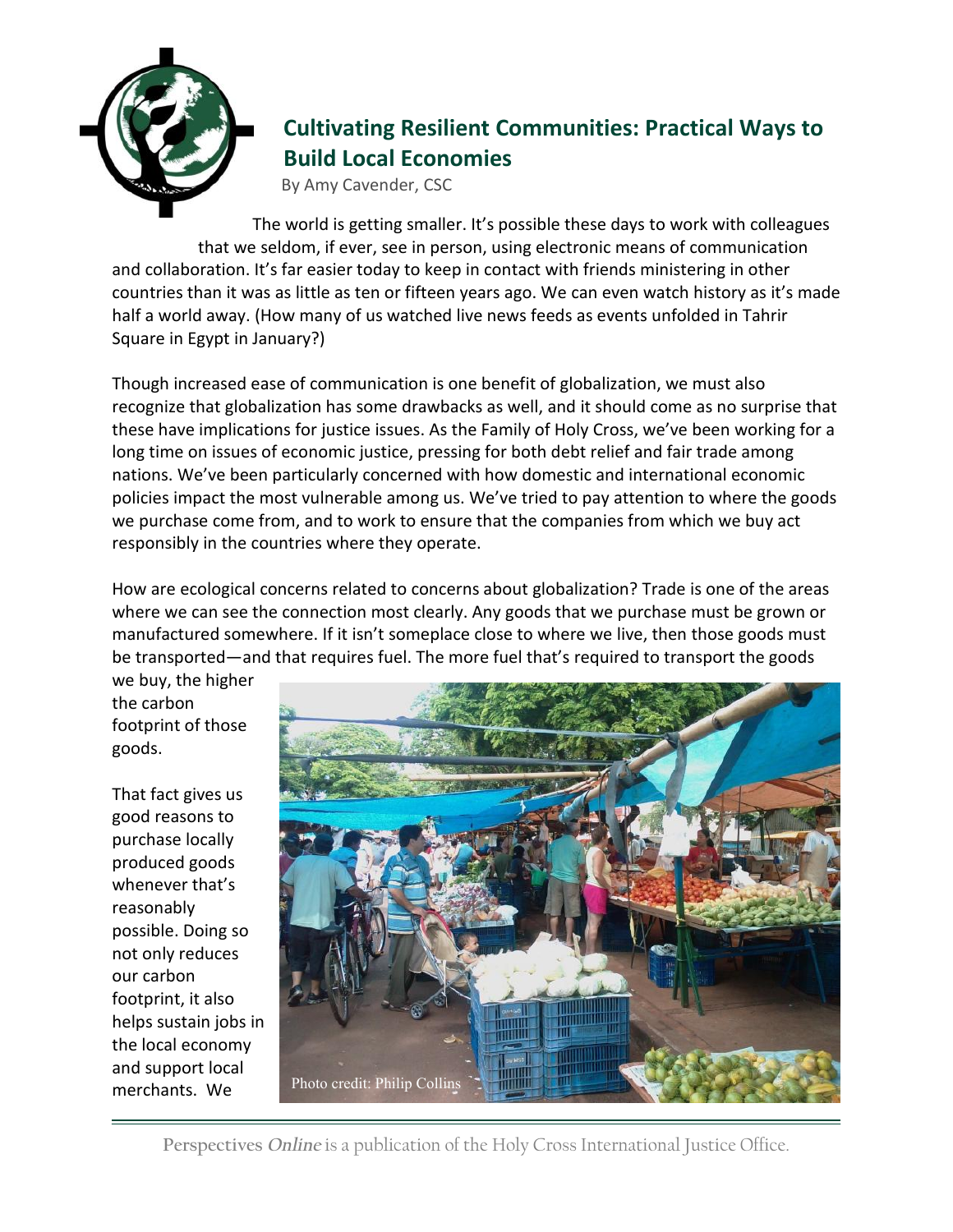might not be able to convince our entire town or region to work toward carbon-neutrality, but buying locally is one small way we can lower the carbon footprint where we live and strengthen a sense of community.



order to purchase locally grown food.)

 $\diamond$  Start a garden of your own.

Utilizing local resources and promoting fair trade are important steps toward healthier, more resilient economies and ecosystems.

What, concretely, can we do?

- $\diamond$  Shop farmers' markets; they're a good place to find locally grown, in-season produce. (There's also little to no packaging of such produce, which further reduces the carbon footprint of what we buy.)
- ◊ Join a Community Supported Agriculture group. (A CSA is an alternative food network in which individuals partner with a local farmer in
- $\diamond$  Buy goods and services from locally owned businesses that sell locally produced products.
- $\diamond$  Learn about "transition towns" to get ideas about what others are doing. ("Transition" is an international movement of towns, neighborhoods, and cities working to reduce their carbon footprints, move toward sustainability, and foster an ethos of "enough," recognizing that an economy based on "more" isn't sustainable.)
- $\diamond$  When goods simply aren't available locally, look for Fair Trade products. Doing so will ensure that producers are being fairly paid and, in addition, producers selling Fair Trade products usually use ecologically sustainable production methods.